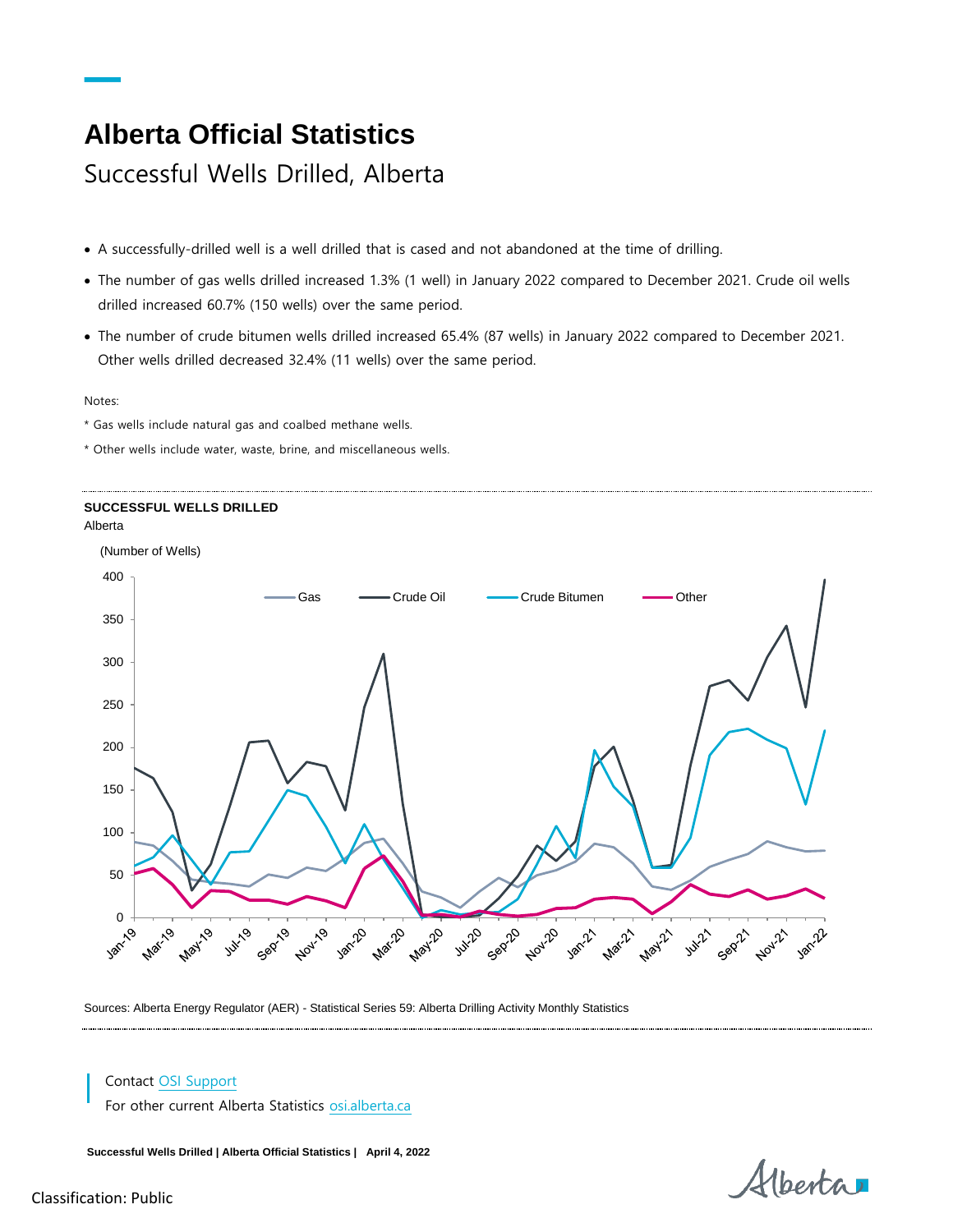## Metadata is an important component of the Alberta Official Statistics.

| Title                                       | Successful Wells Drilled, Alberta                                                                                                                                                                                                                                                                                                                                                                                                                                                                                                                                                                                                                                                                                                                                                                                                                                                                                                                                                                                                                                                                                                                                                                                                                                                                                                                                                                                                                                                                                                                                                                                                                                                                                                                                            |
|---------------------------------------------|------------------------------------------------------------------------------------------------------------------------------------------------------------------------------------------------------------------------------------------------------------------------------------------------------------------------------------------------------------------------------------------------------------------------------------------------------------------------------------------------------------------------------------------------------------------------------------------------------------------------------------------------------------------------------------------------------------------------------------------------------------------------------------------------------------------------------------------------------------------------------------------------------------------------------------------------------------------------------------------------------------------------------------------------------------------------------------------------------------------------------------------------------------------------------------------------------------------------------------------------------------------------------------------------------------------------------------------------------------------------------------------------------------------------------------------------------------------------------------------------------------------------------------------------------------------------------------------------------------------------------------------------------------------------------------------------------------------------------------------------------------------------------|
| Alternative Title                           |                                                                                                                                                                                                                                                                                                                                                                                                                                                                                                                                                                                                                                                                                                                                                                                                                                                                                                                                                                                                                                                                                                                                                                                                                                                                                                                                                                                                                                                                                                                                                                                                                                                                                                                                                                              |
| Creator                                     | Energy                                                                                                                                                                                                                                                                                                                                                                                                                                                                                                                                                                                                                                                                                                                                                                                                                                                                                                                                                                                                                                                                                                                                                                                                                                                                                                                                                                                                                                                                                                                                                                                                                                                                                                                                                                       |
| Category                                    | Energy                                                                                                                                                                                                                                                                                                                                                                                                                                                                                                                                                                                                                                                                                                                                                                                                                                                                                                                                                                                                                                                                                                                                                                                                                                                                                                                                                                                                                                                                                                                                                                                                                                                                                                                                                                       |
| Abstract                                    | This Alberta Official Statistic presents a summary of successful wells drilled in Alberta based on Alberta Energy<br>Regulator's monthly drilling statistics.                                                                                                                                                                                                                                                                                                                                                                                                                                                                                                                                                                                                                                                                                                                                                                                                                                                                                                                                                                                                                                                                                                                                                                                                                                                                                                                                                                                                                                                                                                                                                                                                                |
| Full Description                            | This Alberta Official Statistic presents a summary of successful wells drilled in Alberta.<br>Monthly drilling activity statistics are extracted from several sources. The drilling statistics are from submitted<br>well records (WR) reports. Operated well numbers come from the production reports and capable wells<br>numbers from the well status reports submitted by operators.                                                                                                                                                                                                                                                                                                                                                                                                                                                                                                                                                                                                                                                                                                                                                                                                                                                                                                                                                                                                                                                                                                                                                                                                                                                                                                                                                                                     |
| Time Coverage<br>YYYY-MM-DD -<br>YYYY-MM-DD | 2005-01 to 2022-01                                                                                                                                                                                                                                                                                                                                                                                                                                                                                                                                                                                                                                                                                                                                                                                                                                                                                                                                                                                                                                                                                                                                                                                                                                                                                                                                                                                                                                                                                                                                                                                                                                                                                                                                                           |
| Spatial Coverage                            | Alberta                                                                                                                                                                                                                                                                                                                                                                                                                                                                                                                                                                                                                                                                                                                                                                                                                                                                                                                                                                                                                                                                                                                                                                                                                                                                                                                                                                                                                                                                                                                                                                                                                                                                                                                                                                      |
| Data Source                                 | Alberta Energy Regulator (AER) - Statistical Series 59: Alberta Drilling Activity Monthly Statistics                                                                                                                                                                                                                                                                                                                                                                                                                                                                                                                                                                                                                                                                                                                                                                                                                                                                                                                                                                                                                                                                                                                                                                                                                                                                                                                                                                                                                                                                                                                                                                                                                                                                         |
| <b>Risk Considerations</b>                  |                                                                                                                                                                                                                                                                                                                                                                                                                                                                                                                                                                                                                                                                                                                                                                                                                                                                                                                                                                                                                                                                                                                                                                                                                                                                                                                                                                                                                                                                                                                                                                                                                                                                                                                                                                              |
| <b>Usage Considerations</b>                 | Monthly drilling activity statistics are extracted from several sources. The drilling statistics are from submitted<br>WR reports. Operated well numbers come from the production reports and capable wells numbers from the<br>well status reports submitted by operators.<br>The energy commodity categories and Lahee classification headings are based on the information submitted<br>by the well licensee at the time of licensing. This information reflects well pre-production information and may<br>be different from on production well information. The drilled well counts and lengths are subject to<br>amendments submitted to the AER by well operators and may result in variances in the data for a given month<br>in a subsequent report month.<br>Methodology Change: There is risk in comparing anything after January 2014 to anything prior as the data are<br>not comparable. The reason is because the previous datasets; prior to 2014, only counted wells that had a<br>production volume. The methodology for obtaining the data has changed starting January 2014. The new<br>dataset now includes successful drilled wells that have a production volume and drilled wells that do not have<br>a production volume.<br>Note: The successful wells (Gas, Crude Oil, Crude Bitumen and Other) are calculated by adding up all of the<br>successful wells from the following two categories from AER's ST59 report:<br>Development<br>Exploratory<br>For Gas wells, the following are added together:<br>Gas<br>Coalbed Methane<br>For Crude Oil wells, only crude oil wells are included.<br>Coalbed Methane (CBM) is the naturally occurring dry, predominantly methane gas produced during the<br>transformation of organic matter into coal. |

**2 | Heavy Crude Oil Reference Prices | Alberta Official Statistics | April 4, 2022**

Alberta